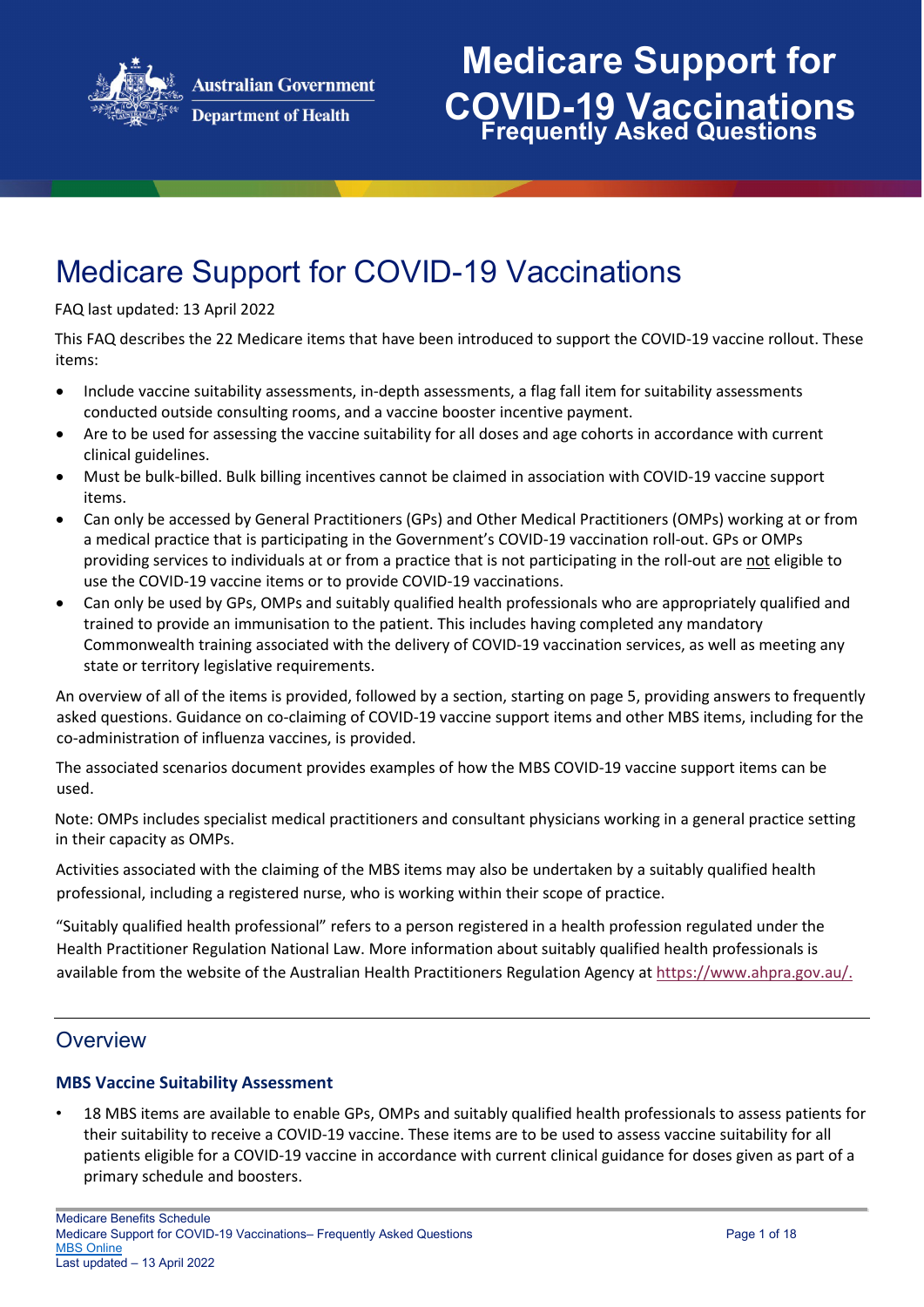

**Department of Health** 

# **Medicare Support for COVID-19 Vaccinations Frequently Asked Questions**

- The COVID-19 vaccine suitability assessment items can only be billed to Medicare if the vaccine is available to be provided immediately to a patient who is assessed as being suitable. This means that the vaccine must be available for all patients who receive the MBS vaccine suitability assessment service. This includes patients who are assessed as being not suitable, or who elect not to receive a vaccination after receiving the suitability assessment service.
- Note: in situations where a COVID-19 vaccine suitability assessment service is provided and the patient elects to be vaccinated, but the vaccination cannot be delivered due to unforeseen circumstances, the patient may return to the medical practice at a later date to receive their vaccination. A further vaccine suitability assessment service would also need to be provided, to ensure that the patient can still receive the vaccine safely. Circumstances that may lead to this kind of delay include unanticipated staff absences leading to reduced capacity to vaccinate all patients on the day of service.
- The MBS COVID-19 vaccine suitability assessment items are categorised by:
	- o Practitioner (GP/OMP, including services provided on behalf of the GP/OMP outside of consulting rooms)
	- o Location (metropolitan/non-metropolitan)
	- o Time Period (business/after-hours)
	- o Dose (first dose/second or subsequent dose) (see **Table 1**).
- Note: MBS items 93660 and 93661 have been created in recognition that it is not always possible for medical practitioners to attend patients outside their consulting rooms. These permit the service to be provided by a suitably qualified health professional on behalf of the GP/OMP.
- MBS items 93644, 93645, 93646, 93647, 93653, 93654, 93655 93656, 93660 and 93661 are available to assess patients' suitability for a third dose in severely immunocompromised populations and all booster doses. A list of identified conditions when a patient should have a third dose as part of their primary dose schedule can be found in the relevant ATAGI statement at: [www.health.gov.au/news/atagi-statement-on-the-use-of-a-3rd](http://www.health.gov.au/news/atagi-statement-on-the-use-of-a-3rd-primary-dose-of-covid-19-vaccine-in-individuals-who-are-severely-immunocompromised)[primary-dose-of-covid-19-vaccine-in-individuals-who-are-severely-immunocompromised.](http://www.health.gov.au/news/atagi-statement-on-the-use-of-a-3rd-primary-dose-of-covid-19-vaccine-in-individuals-who-are-severely-immunocompromised)
- Note: a booster dose is any dose of COVID-19 vaccine that is not a primary dose as specified by ATAGI for the relevant vaccine and population cohort www.health.gov.au/news/atagi-statement-on-defining-up-to-datestatus-for-covid-19-vaccination.
- Note: While MBS items 93660 and 93661 can be used to assess patients' suitability for a third or booster dose, the items cannot be co-claimed with MBS item 93666 (vaccine booster incentive payment).
- Services rendered under the COVID-19 vaccine suitability assessment items will only attract a Medicare rebate where the service is billed in the name of the supervising GP or OMP, who must be present at the location at which the vaccine suitability assessment service is undertaken (except for MBS items 93660 and 93661), and in all cases the GP or OMP must accept full responsibility for the service.
- The vaccine suitability assessment service is free to patients, the MBS items must be bulk-billed, and the vaccine suitability assessment service cannot be linked to or be contingent on any other fee or service.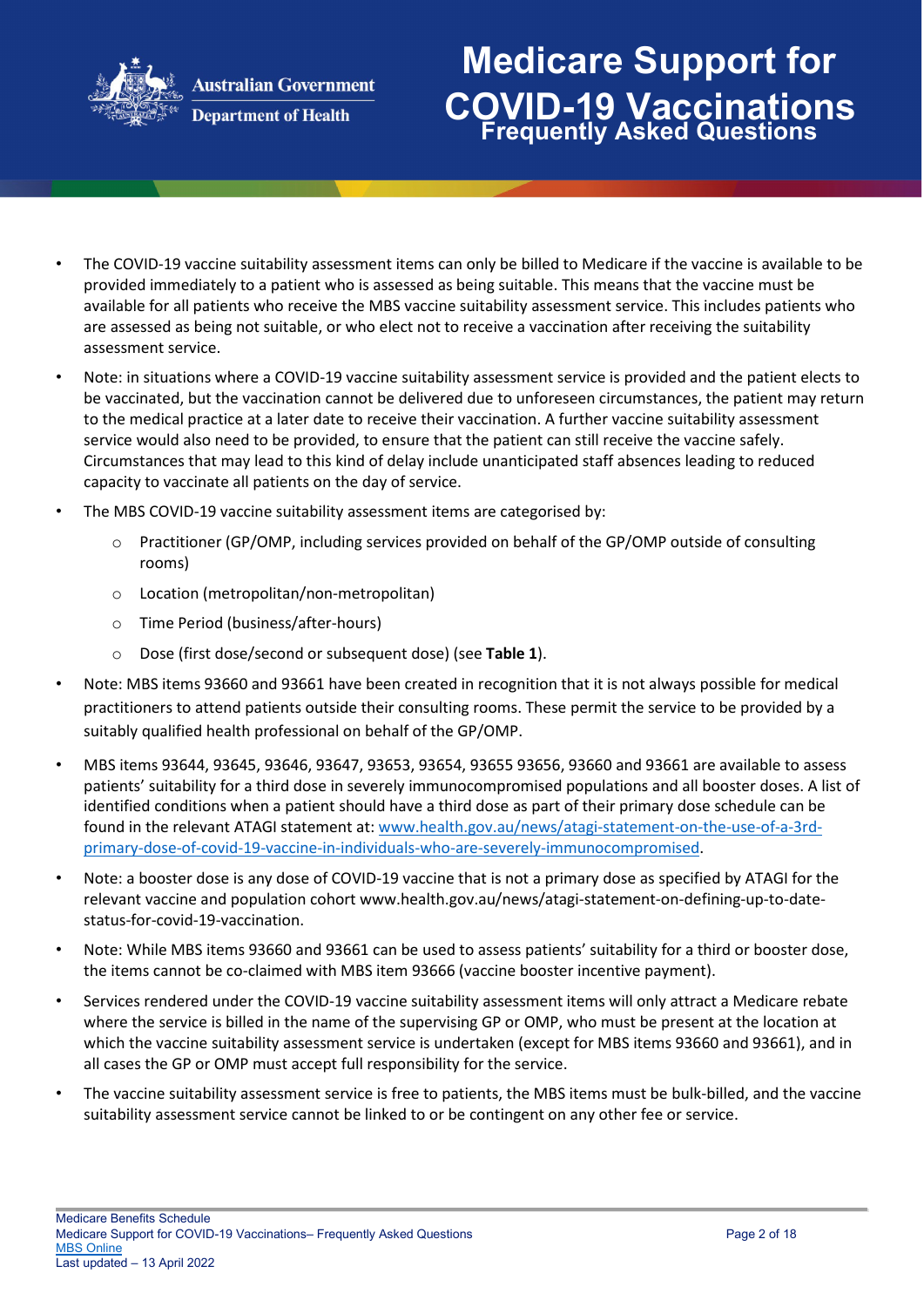

## **Medicare Support for COVID-19 Vaccinations Frequently Asked Questions**

- Participating practices are encouraged to book a patient's COVID-19 MBS vaccination suitability assessment as a stand-alone appointment. Where this is not appropriate COVID-19 vaccine suitability assessment items may be co-claimed with other MBS items, including when co-administering influenza vaccines.
- Note: There are no MBS items for administering an influenza vaccine for and on behalf of a medical practitioner.
- In order for a vaccine suitability assessment service to be billed to Medicare, the patient must receive a face-to face attendance from the GP, OMP or suitably qualified health professional.
- Patients are expected to receive the MBS vaccine suitability assessment service in relation to each dose of a COVID-19 vaccine.
- The vaccine can be administered by a GP, OMP, a registered nurse or other suitably qualified health professional registered under the Health Practitioner Regulation National Law.

### **Flag-Fall payments for services provided outside consulting rooms**

- GPs and OMPs assessing people to receive a COVID-19 vaccination outside of their consulting rooms may claim a flag-fall payment, including when undertaken by a suitably qualified heath professional on behalf of a GP/OMP, in recognition of the increased costs in providing this service outside consulting rooms. The flag-fall is paid in addition to the vaccine suitability assessment items and can be claimed once for each visit to a residential aged care facility, residential disability facility, or a patient's home, regardless of how many patients are assessed for COVID-19 vaccination.
- MBS item 90005 may be co-claimed with a vaccine suitability assessment service provided as an initial attendance at a residential aged care facility (RACF), residential disability facility setting or a patient's place of residence, on one occasion.

The flag-fall is applicable only to the first patient seen and must be billed in association with one of MBS items 93624, 93625, 93626, 93627, 93634, 93635, 93636, 93637, 93644, 93645, 93646, 93647, 93653, 93654, 93655 93656, 93660 or 93661.

#### **In-Depth Patient Assessment**

- Two Medicare items are available to GPs and OMPs providing the COVID-19 vaccine suitability assessment to patients where additional assessment and advice is required, including in relation to the patient's individual risks and benefits associated with receiving a COVID-19 vaccine. These items are the equivalent of current Level B GP and OMP general attendance items and must be bulk-billed. The in-depth patient assessment cannot be linked to or be contingent on any other fee or service. That includes, but is not limited to:
	- patient registration fees for patients new to a practice;
	- book-keeping or registration fees for the appointment;
	- general health checks (these should be incorporated into the bulk-billed patient eligibility assessment or bulk-billed in-depth patient assessment); or
	- any other billed service which the practice or practitioner requires before any COVID-19 MBS item.
- There should be no cost to patients for any aspect of receiving a COVID-19 vaccination.
- MBS item 10660 may be used to bill an in-depth patient assessment in conjunction with one of MBS items 93624, 93625, 93634, 93635, 93644, 93645, 93653 or 93654.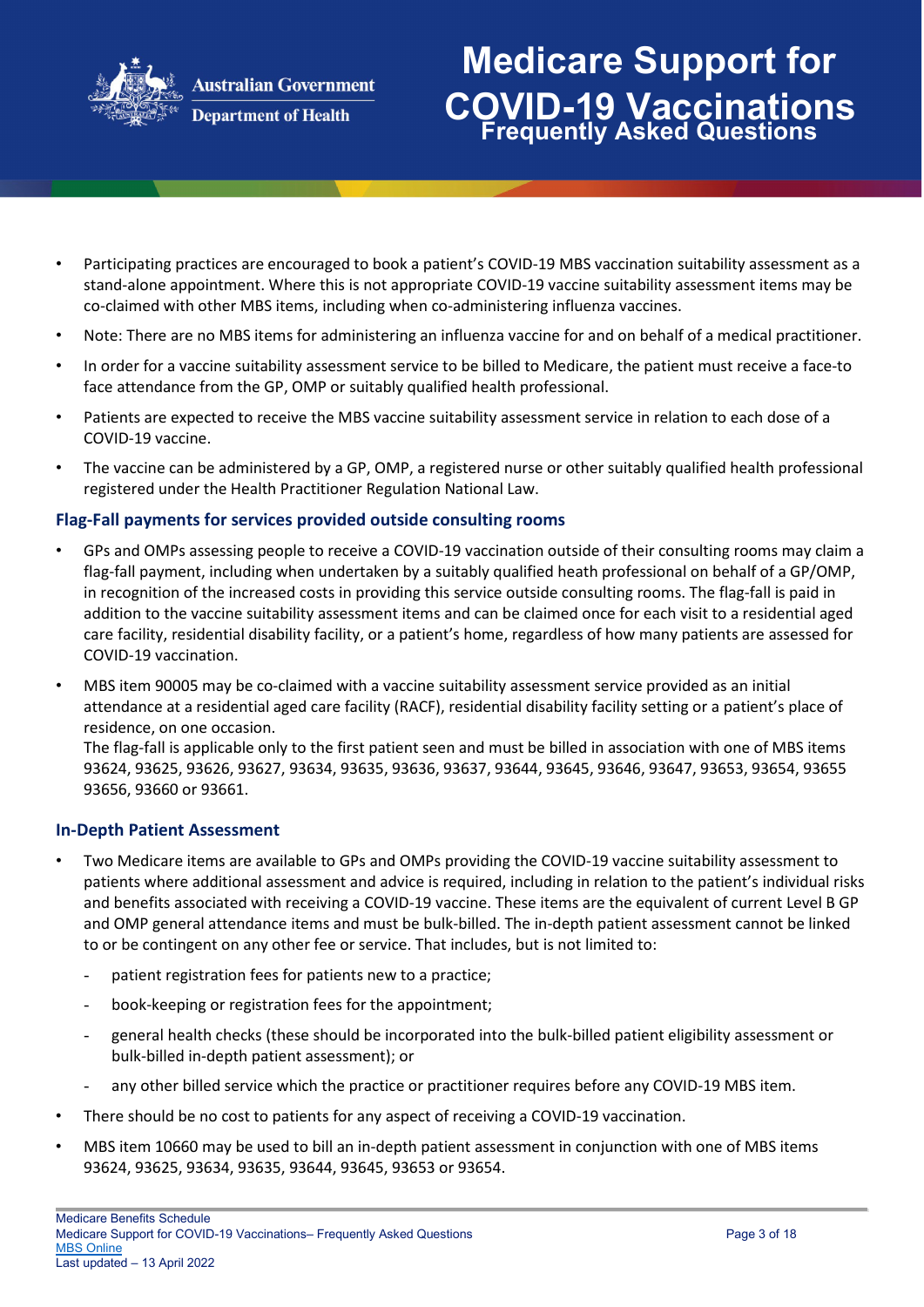

### **Medicare Support for COVID-19 Vaccinations Frequently Asked Questions**

- MBS item 10661 may be used to bill an in-depth patient assessment in conjunction with one of MBS items 93626, 93627, 93636, 93637, 93646, 93647, 93655 or 93656.
- MBS items 10660 and 10661 must be provided in-person (face-to-face) by the GP or OMP who is responsible for the patient's vaccine suitability assessment service.
- A patient may only ever receive one in-depth patient assessment service in their lifetime, billed to either MBS item 10660 or MBS item 10661.
- Note: Suitably qualified health professionals providing vaccine suitability assessment services away from consulting rooms on behalf of a medical practitioner (MBS items 93660 and 93661) are not permitted to provide an in-depth patient assessment using MBS items 10660 or 10661. The in-depth patient assessment items can only be billed to Medicare where the service has been provided to the patient in-person (face-to-face) and for more than 10 minutes by the GP or OMP who is responsible for the patient's vaccine suitability assessment service.

#### **Vaccine Booster Incentive Payment**

- A temporary MBS item is available to support medical practitioners providing vaccine suitability assessment services to patients who receive a booster dose of a COVID-19 vaccine (that is, any dose not included in a primary dose schedule for the particular vaccine and patient cohort as specified by ATAGI). This incentive cannot be claimed for doses that constitute part of a primary dose schedule.
- MBS item 93666 provides an incentive payment of \$10 per eligible vaccine suitability assessment service to patients receiving a booster dose of a COVID-19 vaccination.
- MBS item 93666 will be paid in conjunction with MBS COVID-19 vaccine suitability assessment service items 93644, 93645, 93646, 93647, 93653, 93654, 93655 and 93656 (for second/subsequent doses), when a patient receives a booster dose of a COVID-19 vaccine.
- The item is payable for patients receiving any booster dose, but is not payable for any dose that is part of a primary dose schedule.
- MBS item 93666 is also payable in conjunction with MBS item 90005 provided the above eligibility condition is met and the vaccine suitability assessment service is delivered to a patient at an eligible location outside consulting rooms.

Note: Practices and providers that are not participating in the COVID-19 vaccination roll-out, or participating practices at which a vaccine is not available to be provided, should consider the appropriate general attendance items for discussion of COVID-19 vaccination with their patients.

Details of the item descriptors and an Explanatory Note are available from the MBS Online website at [http://www.mbsonline.gov.au/internet/mbsonline/publishing.nsf/Content/Home,](http://www.mbsonline.gov.au/internet/mbsonline/publishing.nsf/Content/Home) by searching for "COVID-19 vaccine suitability assessment", "flag-fall arrangements for COVID-19 vaccine suitability assessment services", and "in-depth patient assessment for a COVID-19 vaccine".

#### **Co-administering a COVID-19 vaccine and influenza vaccine**

• ATAGI has advised that a COVID-19 vaccination and an influenza vaccination can be administered at the same time. These services may be provided during the same attendance.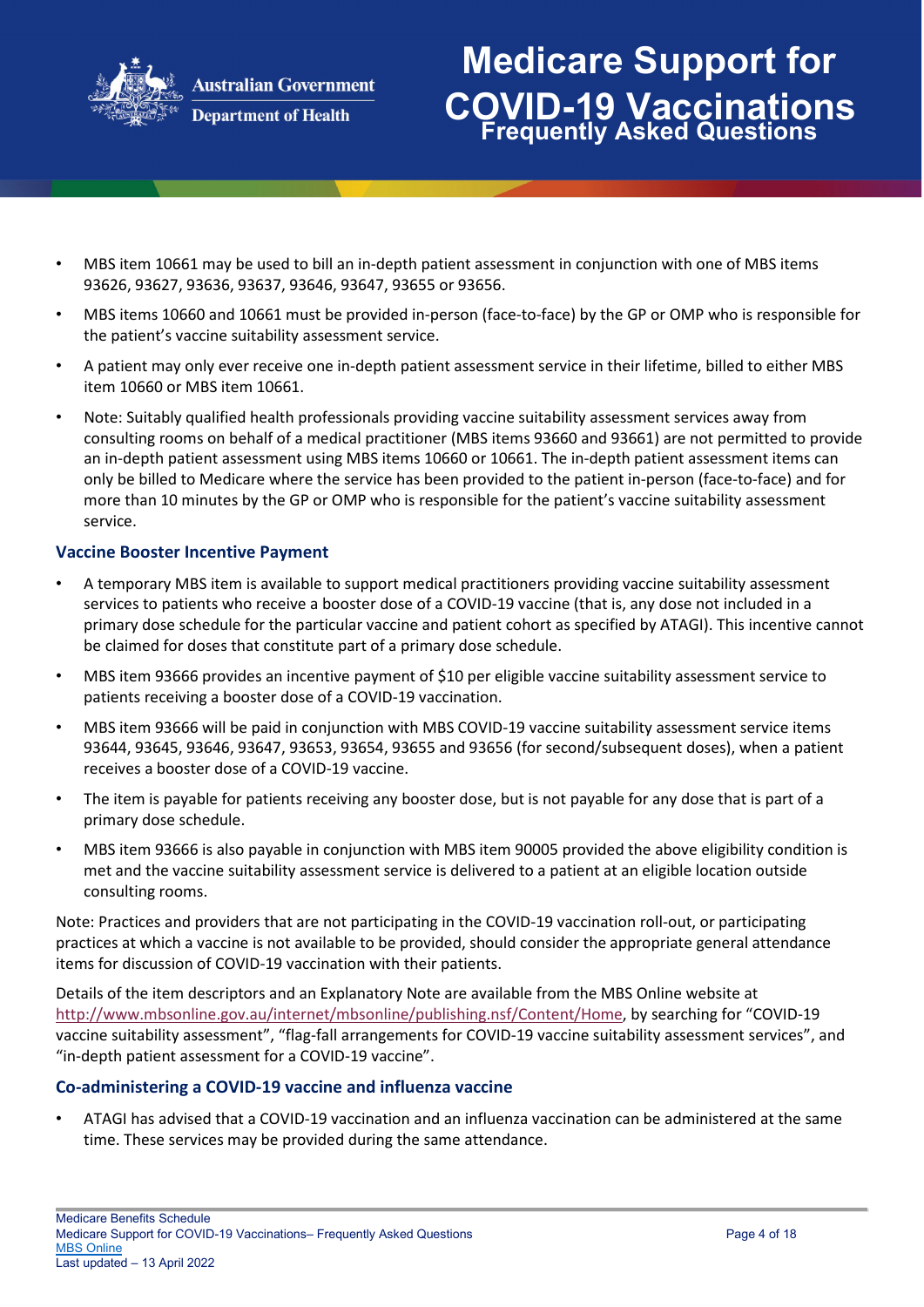

## **Medicare Support for COVID-19 Vaccinations Frequently Asked Questions**

- A vaccine suitability assessment MBS item would be billed for the COVID-19 vaccination. Influenza vaccine services are typically administered with standard MBS attendance items.
- Note: There are no MBS items for administering an influenza vaccine for and on behalf of a medical practitioner.
- While a medical practitioner is under no obligation to bulk-bill a patient receiving an influenza vaccination, a patient who also receives a COVID-19 booster vaccination as part of the same occasion of care must be bulk-billed for the MBS COVID-19 vaccine suitability assessment component of the overall service.
- Patients should be informed of any potential out of pocket costs before any service is provided, preferably when they book their appointment.
- Medical practitioners administering influenza vaccinations should be aware of the rules around the National Immunisation Program.

### **Summary of MBS Vaccine Support Items**

#### **Table 1 – Summary of claimable MBS Items for each dose**

|                                                                                                          | $1st$ dose | $2nd$ or $3rd$<br>primary<br>dose | <b>Booster dose</b> |
|----------------------------------------------------------------------------------------------------------|------------|-----------------------------------|---------------------|
| Dose 1 suitability assessment items<br>93624, 93625, 93626, 93627, 93634, 93635, 93636 or 93637          | ✓          |                                   |                     |
| Dose 2 and subsequent dose suitability items<br>93644, 93645, 93646, 93647, 93653, 93654, 93655 or 93656 |            | ✓                                 | v                   |
| Remote supervision vaccine assessment<br>93660 and 93661                                                 |            |                                   |                     |
| Flag fall<br>90005                                                                                       |            |                                   |                     |
| In depth patient assessment items<br>10660 and 10661 *                                                   |            |                                   |                     |
| Booster incentive<br>93666                                                                               |            |                                   |                     |

\*Items 10660 and 10661 may only be claimed once per patient.

### Frequently Asked Questions

Below you will find answers to the following questions:

- 1. How do the MBS items work?
- 2. Who is eligible to receive the COVID-19 vaccine support services?
- 3. Who is eligible to provide the COVID-19 vaccine support services?
- 4. Who is eligible to provide a COVID-19 vaccination to a patient who has been assessed as suitable?
- 5. What do the arrangements mean for medical practitioners?
- 6. How will the MBS COVID-19 vaccine support items be billed?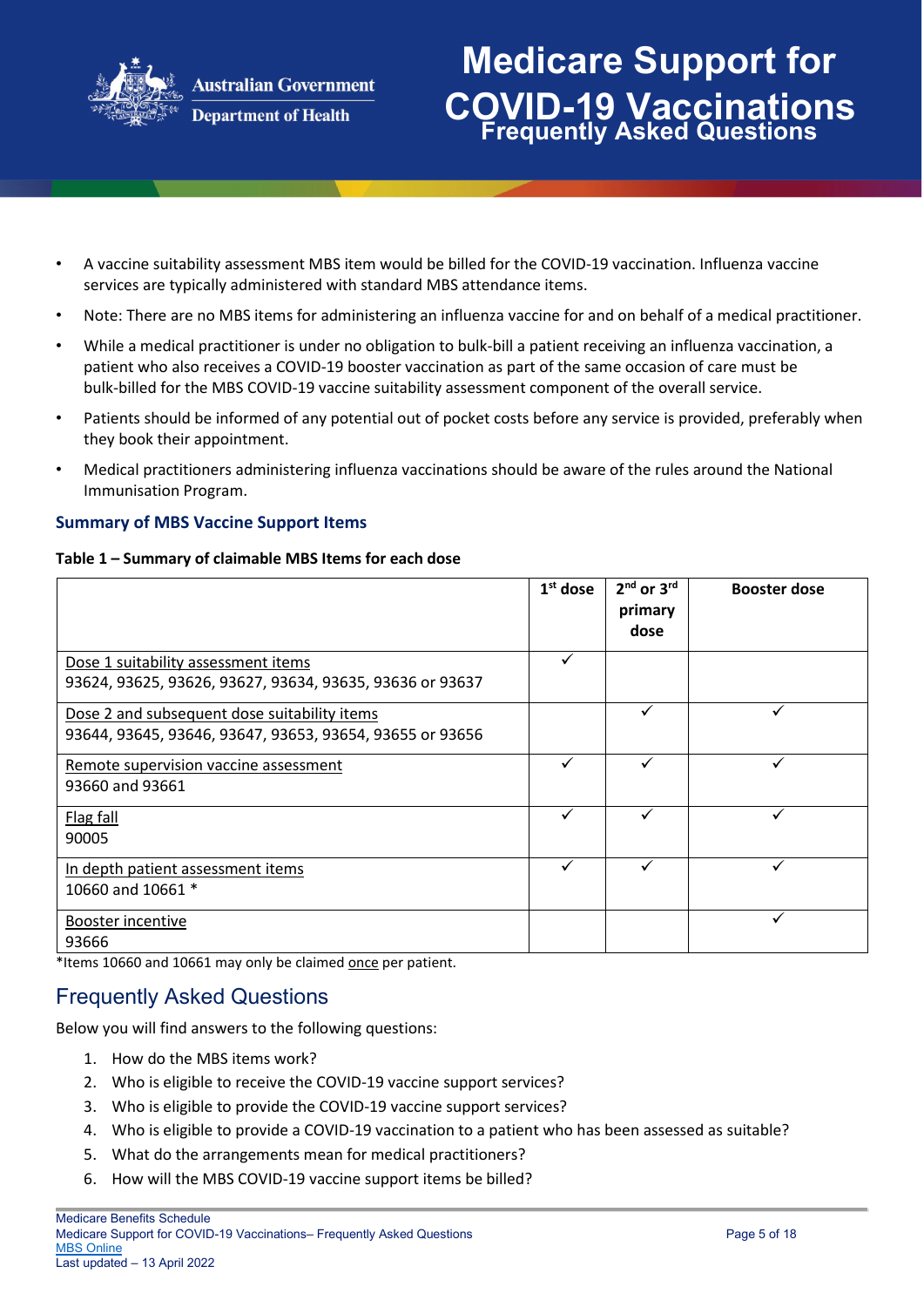

# **Medicare Support for COVID-19 Vaccinations Frequently Asked Questions**

- 7. Will the COVID-19 vaccine suitability assessment service attract incentive payments under the Practice Incentive Program?
- 8. Can I provide more than one vaccine suitability assessment service to the same patient for the same dose?
- 9. Can a patient receive more than one vaccine suitability assessment service on the same day?
- 10. What happens if a patient is assessed as being unsuitable or decides not to receive a COVID-19 vaccine?
- 11. Can a COVID-19 vaccine and flu vaccine be co-administered?
- 12. What are the record keeping and reporting requirements?
- 13. Can I co-claim the COVID-19 vaccine support items with other general attendance items?
- 14. What are the co-claiming restrictions for the COVID-19 vaccine support items?
- 15. Are there any exceptions to the co-claiming rules?
- 16. Are the COVID-19 vaccine support items included under the 80/20 rule?
- 17. How do Medicare ineligible patients access COVID-19 vaccines?
- 18. Are there limitations on the services?
- 19. How will the changes be monitored and reviewed?
- 20. What is the legislative basis for the items?
- 21. Where can I find more information?

### **1. How do the MBS items work?**

- The MBS COVID-19 vaccine suitability assessment items allow GPs, OMPs and suitably qualified health professionals to assess if a patient is suitable to receive a COVID-19 vaccine.
- The vaccine suitability assessment may include a short patient history, and limited examination and management, where this is clinically relevant.
- A GP, OMP or a suitably qualified health professional is expected to use their clinical judgement to decide if a patient meets the eligibility criteria for receiving a COVID-19 vaccination. Eligibility criteria for receiving a vaccination is available on the Australian Government Department of Health website a[t](https://www.health.gov.au/initiatives-and-programs/covid-19-vaccines/information-for-covid-19-vaccination-providers) [https://www.health.gov.au/initiatives-and-programs/covid-19vaccines/information-for-covid-19-vaccination](https://www.health.gov.au/initiatives-and-programs/covid-19-vaccines/information-for-covid-19-vaccination-providers)[providers.](https://www.health.gov.au/initiatives-and-programs/covid-19-vaccines/information-for-covid-19-vaccination-providers)
- In cases where a patient is assessed as not being suitable (and does not receive a vaccination) or otherwise chooses not to receive a vaccination, the GP or OMP would still be able to bill Medicare for the vaccine assessment service, using the appropriate COVID-19 vaccine suitability assessment MBS item number.
- Note: COVID-19 vaccine-related items do not attract a bulk-billing incentive and cannot be co-claimed with the regular MBS bulk-billing incentive items.
- MBS items 10660 or 10661 for in-depth patient assessments for the COVID-19 vaccine may only be claimed once per patient, and must be provided in conjunction with the relevant vaccine suitability assessment item only.
- MBS items 10660 and 10661 must be provided in-person (face-to-face) by the GP or OMP who is responsible for the patient's vaccine suitability assessment service.
- MBS item 90005 may only be billed once, for the first patient attendance during a single visit to a RACF, residential disability facility setting or a patient's place of residence. The item works in the same manner as the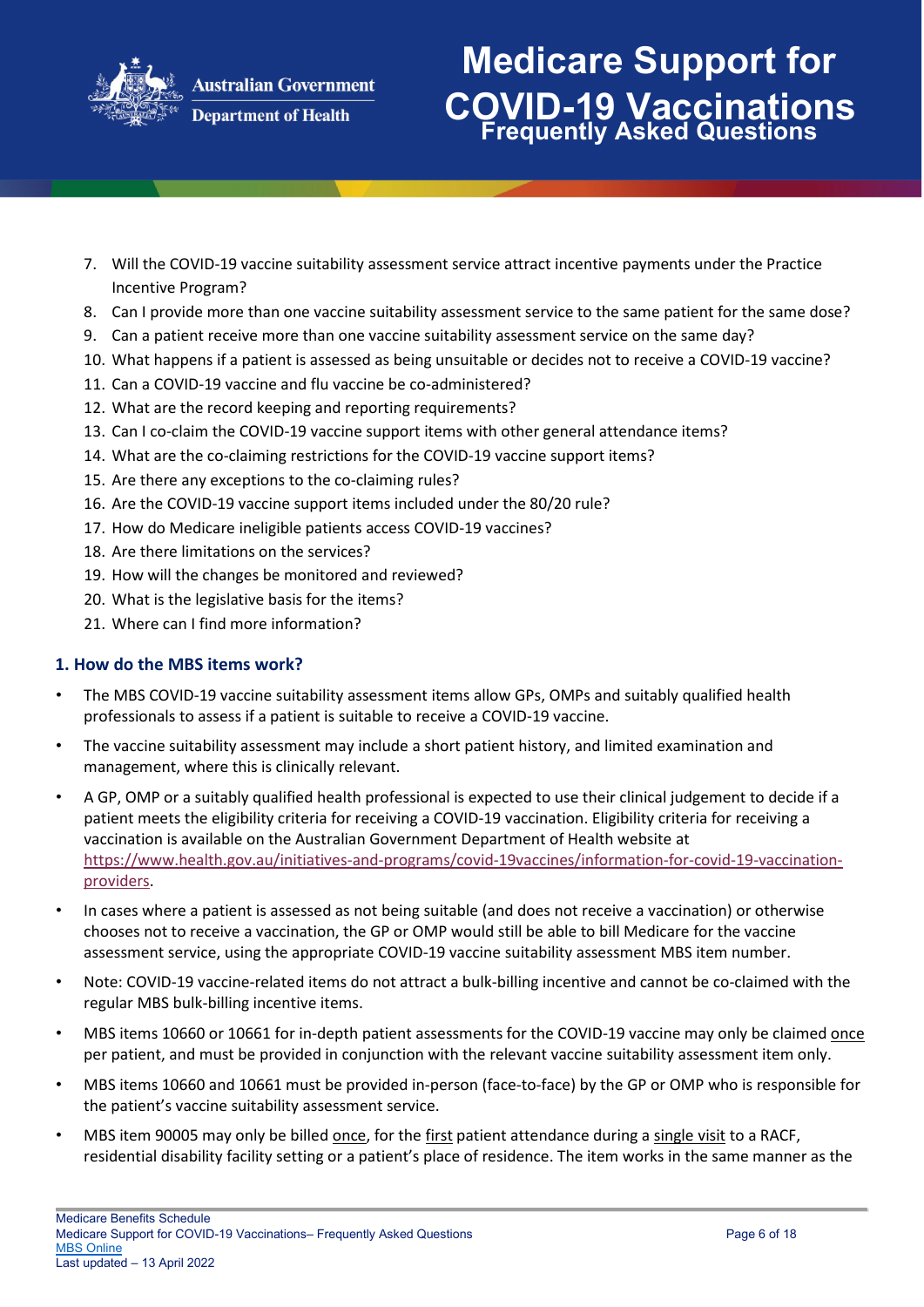

## **Medicare Support for COVID-19 Vaccinations Frequently Asked Questions**

GP RACF flag-fall items 90001. MBS item 90005 cannot be co-claimed with any other MBS flag-fall item or bulk-billing incentive item.

- MBS item 93666 can only be paid in conjunction with a vaccine suitability assessment service provided for the purpose of assessing a patient's suitability for any booster dose of a COVID-19 vaccine.
- Note: MBS item 93666 cannot be claimed in conjunction with a vaccine suitability assessment service undertaken to assess a patient's suitability for a dose that is part of a primary schedule of a COVID-19 vaccine as recommended by ATAGI for the relevant vaccine and population cohort.

#### **2. Who is eligible to receive the COVID-19 vaccine support services?**

- All MBS items relating to COVID-19 vaccination can be provided to any patient who is eligible for Medicare.
- Please note: People who are not eligible for Medicare can still receive a free COVID-19 vaccination service. (See COVID-19 vaccines for Medicare ineligible patients).

#### **3. Who is eligible to provide the COVID-19 vaccine support services?**

- The vaccine suitability assessment items are available to a GP or OMP, and the services may be delivered by a suitably qualified health professional on their behalf.
- Only GPs and OMPs working at or from practices that are participating in the Government's COVID-19 vaccination roll-out can access the MBS vaccine support items. GPs or OMPs providing services to individuals at or from a practice that is not participating in the roll-out are not eligible to use the COVID-19 vaccine items or to provide COVID-19 vaccinations.
- Services rendered under MBS items 93624, 93625, 93626, 93627, 93634, 93635, 93636, 93637, 93644, 93645, 93646, 93647, 93653, 93654, 93655 or 93656 will only attract a Medicare rebate where the service is billed in the name of the supervising GP or OMP, who must be physically present at the location at which the vaccine suitability assessment service is undertaken and must accept full responsibility for the clinical outcome of the service.
- For services rendered under MBS items 93660 and 93661, provided at a location other than consulting rooms by a suitably qualified health practitioner on behalf of the supervising medical practitioner, the GP/OMP is not required to be physically present at the location at which the vaccine suitability assessment services are undertaken but retains full responsibility for the clinical outcome of the service.
- MBS items 10660 and 10661 can only be provided face-to-face by a GP or OMP.

#### **4. Who is eligible to provide a COVID-19 vaccination to a patient who has been assessed as suitable?**

- Vaccination of a patient who has received a vaccination suitability assessment service can be provided by a GP, OMP or a health professional who is appropriately qualified and trained to provide immunisations. This includes having completed any mandatory Commonwealth training associated with the delivery of COVID-19 vaccines, and meeting any state or territory legislative requirements.
- For example, a vaccination may be provided by an endorsed enrolled nurse employed by a general practice where the endorsed enrolled nurse:
	- is also under the supervision of a registered nurse; and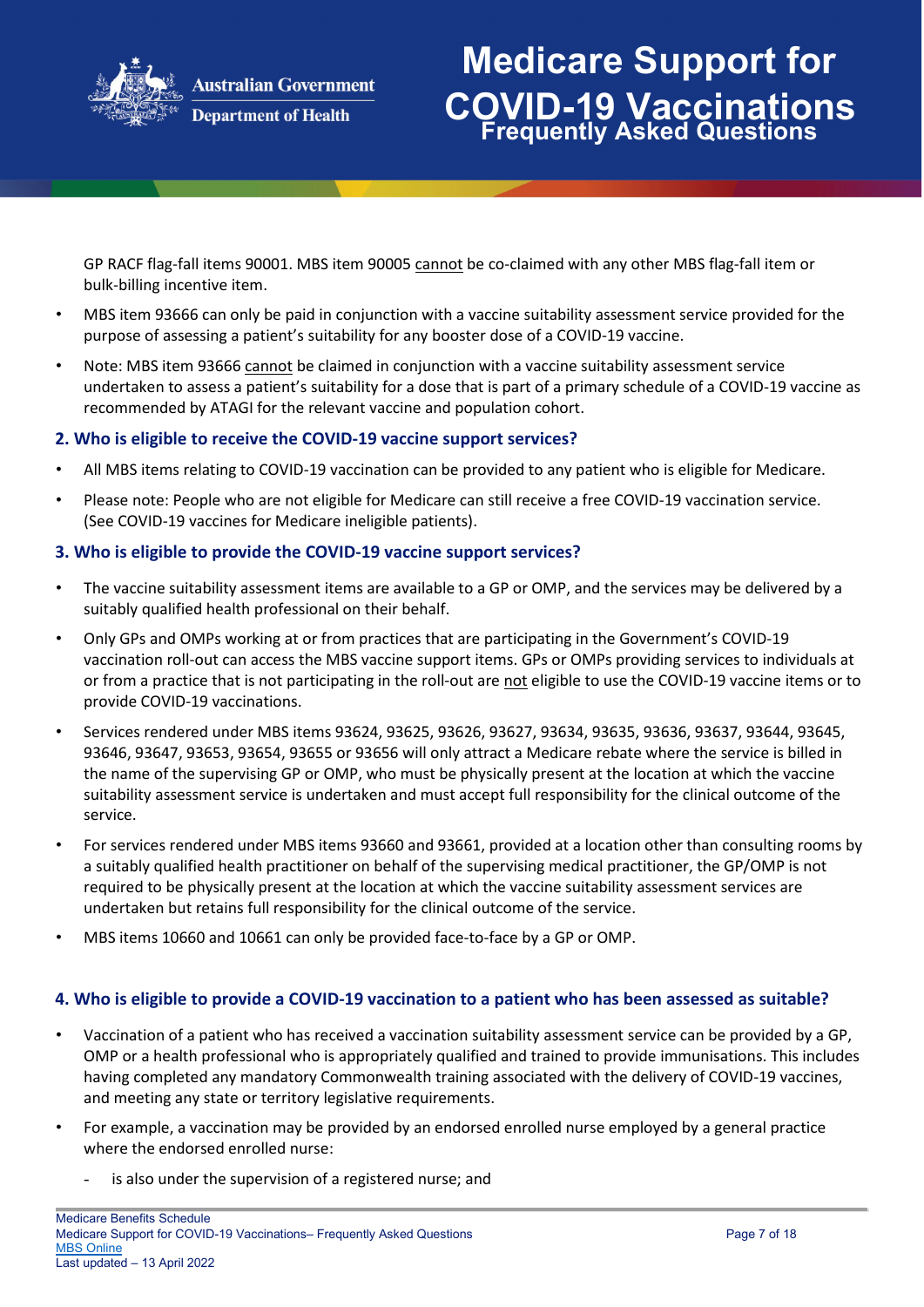

## **Medicare Support for COVID-19 Vaccinations Frequently Asked Questions**

- has completed mandatory COVID-19 training.
- Note: In order to bill Medicare for a vaccine suitability assessment service provided by another health professional, including an enrolled nurse, it remains a prerequisite that a GP or OMP provide overall, on-site supervision to the health professional undertaking the service for all items except 93660 and 93661.
- Only the MBS vaccine suitability assessment items (93624 to 93656, 93660 and 93661), in-depth patient assessment items (10660 and 10661), flag fall (90005), and vaccine booster incentive payment (93666) can be claimed in conjunction with the administration of a COVID-19 vaccine to a patient.

#### **5. What do the arrangements mean for medical practitioners?**

- The COVID-19 vaccine suitability assessment items can only be claimed by practices who have been selected to participate in the Australian Government's COVID-19 vaccination roll-out.
- GPs or OMPs providing services to individuals at a practice that has not been selected to receive the COVID-19 vaccine for administration to patients are not eligible to use the COVID-19 vaccine support items or to provide COVID-19 vaccinations.
- Practices and providers not participating in the COVID-19 vaccination roll-out, or participating practices at which a vaccine is not available to be provided, can bill the appropriate general attendance items for discussion of COVID-19 vaccination with their patients, provided all other requirements of the general attendance item are met. For example, this may include tailored advice in relation to a patient's current management of health risks.
- All COVID-19 vaccination services must be bulk-billed. These items cannot be co-claimed with bulk billing incentives.
- COVID-19 vaccination services for Medicare eligible cannot be made contingent on any other service or fee. That includes, but is not limited to:
	- Patient registration fees for patients new to a practice;
	- Book-keeping or registration fees for the appointment;
	- General health checks (these should be incorporated into the bulk-billed patient eligibility assessment or bulk-billed in-depth patient assessment); or
	- Any other service which the practice or practitioner requires before any COVID-19 MBS item.
- It is a requirement that a supply of the vaccine be available for immediate administration to all patients receiving the vaccine suitability assessment service. This includes patients who are subsequently assessed as being not suitable or who elect not to receive a vaccination after receiving the suitability assessment service. General practices that do not have supplies of vaccine available for immediate administration to all patients receiving the vaccine suitability assessment service cannot provide a service using these items.
- If a patient is assessed as being suitable to receive a COVID-19 vaccine, it is expected the vaccine will be administered to the patient a short time after the assessment, on the same day. However, in situations where a patient is assessed and elects to be vaccinated, but the vaccination cannot be delivered due to unforeseen circumstances, the patient may return to the medical practice at a later date to receive their vaccination.
- Patients receiving a vaccine must be observed for a period of time after vaccination to ensure there is no immediate adverse reaction, in line with recommended clinical practice.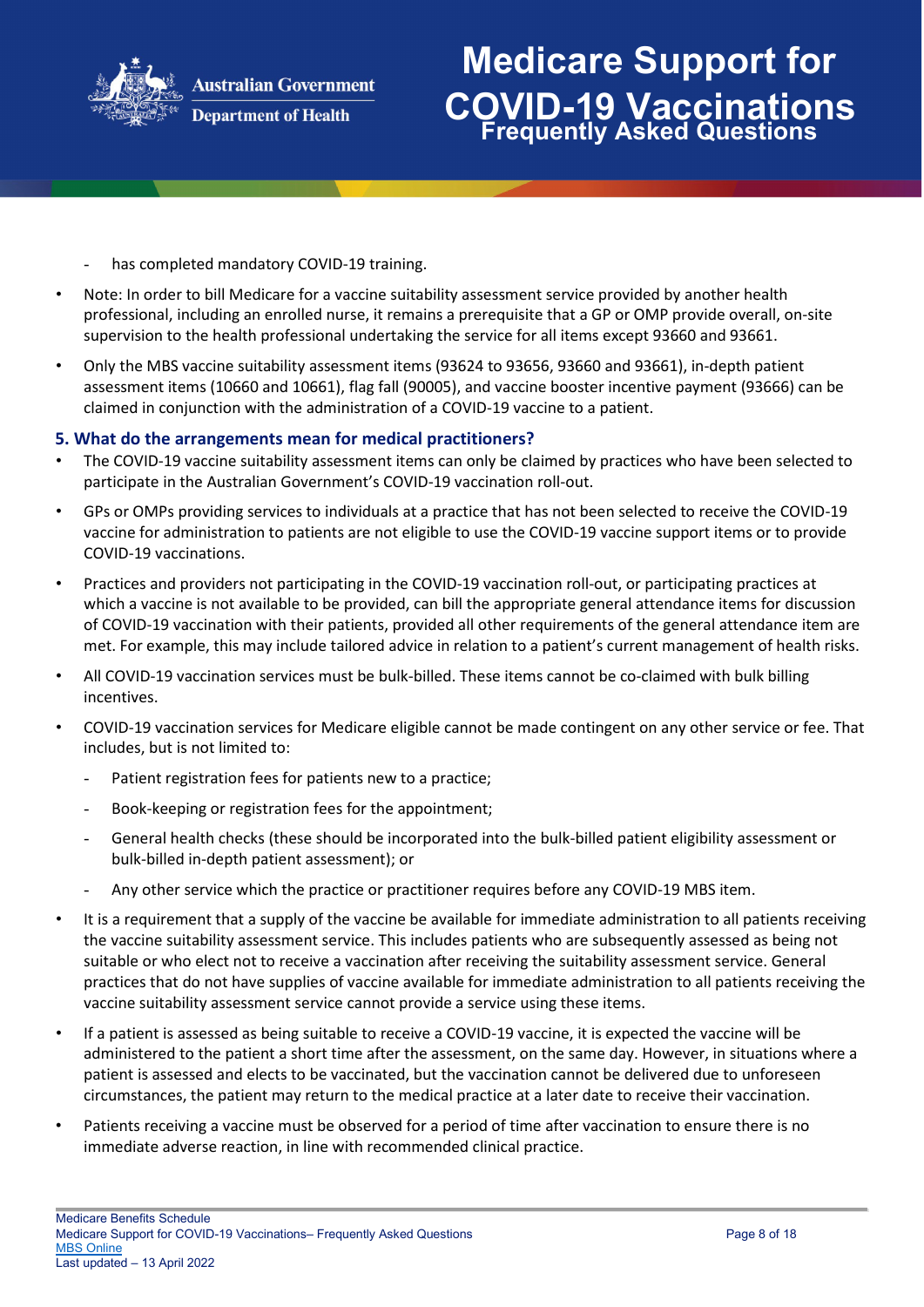

**Department of Health** 

# **Medicare Support for COVID-19 Vaccinations Frequently Asked Questions**

• The GP or OMP must be present on-site at the location at which the vaccine suitability assessment service is undertaken (with exception of MBS items 93660 and 93661), and subsequent vaccination of the patient, and must accept full responsibility for the service. This includes any time in which the patient is under observation for adverse reactions following the administration of a vaccine. General practices are expected to have adequate resources on hand to manage adverse reactions to a vaccine.

### **6. How will the MBS COVID-19 vaccine support items be billed?**

- The MBS COVID-19 vaccine suitability assessment items can only be billed to Medicare by a GP or OMP.
- For the service to be valid one, a COVID-19 vaccine must be available for immediate delivery to the patient. This includes patients who are subsequently assessed as being not suitable or who elect not to receive a vaccination after receiving the vaccine suitability assessment service.
- The rebate for a first-dose vaccine suitability assessment service is higher than the rebate for a second or subsequent dose service. This difference recognises that GPs, OMPs and suitably qualified health professionals may need to spend more time obtaining the patient's consent and providing information about the vaccine before delivering the first dose.
- The values of the rebates for MBS items 93660 and 93661, for a vaccine support service provided in a patient's home by a suitably qualified health professional, are set at a higher rate than the MBS items for treatment in consulting rooms provided on behalf of a medical practitioner by an Aboriginal and Torres Strait Islander health practitioner or practice nurse (MBS item 10988, 10989 and 10997). This recognises the additional burden of remote supervision services.
- MBS items 10660 and 10661, the in-depth patient assessment items, may be claimed in conjunction with either a first-dose or second or subsequent dose vaccine suitability service. These items are equivalent to 100% of the rebate for a Level B GP or OMP general attendance (i.e. MBS item 23 or 185).
- MBS item 90005, the flag-fall for vaccine suitability assessment services provided at a RACF, residential disability facility setting or a patient's place of residence, is paid at a level equivalent to the flag-fall rate for a GP or OMP general attendance provided in a RACF. It applies only to the initial attendance undertaken during a visit to the patient's place of residence, RACF or residential disability setting. MBS item 90005 is paid only once per visit in a residential setting, regardless of the number of patients seen in the course of the visit.
- Note: Rebates for vaccine suitability assessments and in-depth patient assessments are paid at 85% of the item fees. These fee amounts have been increased so that the Medicare rebate paid each service is at the same level as the equivalent GP and OMP general attendances. Due to the urgency of the vaccine roll-out, the Department of Health has not been able to amend the legislation that establishes 100% rebates for GP and OMP services.
- Note: COVID-19 vaccine support items must be bulk billed and bulk billing incentives are not payable in relation to these items. However, where a vaccine support item is co-claimed with another MBS item (e.g. general attendance item) the usual bulk billing rules (including eligibility for bulk billing incentives) apply to the coclaimed item.

### **7. Will the COVID-19 vaccine suitability assessment service attract incentive payments under the Practice Incentive Program?**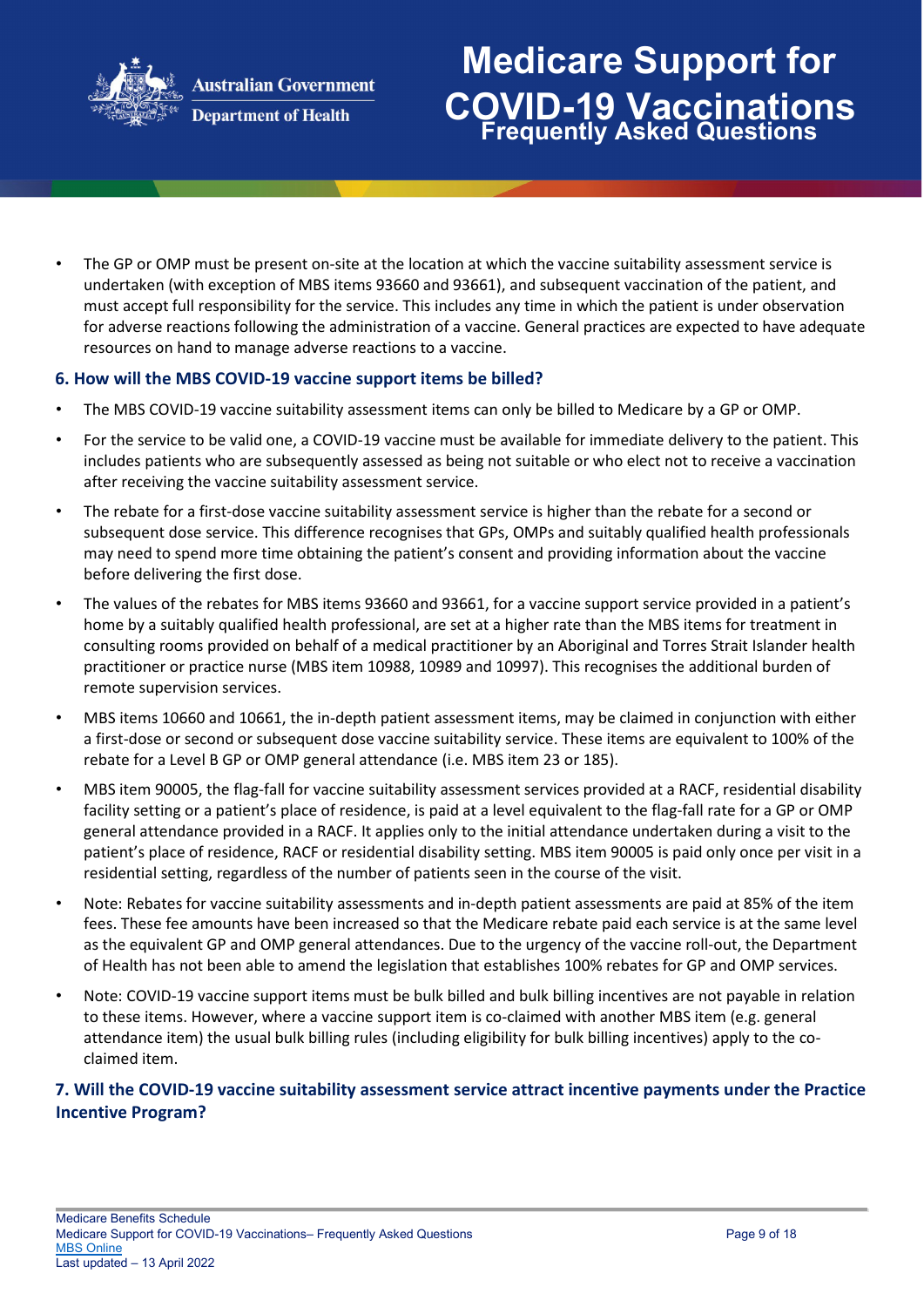

### **Department of Health**

## **Medicare Support for COVID-19 Vaccinations Frequently Asked Questions**

- Yes. General practices that are accredited and enrolled in the Practice Incentives Program (PIP) will be eligible to receive an incentive payment if a GP, OMP or a suitably qualified health professional working at the practice has provided a first- and second-dose vaccine suitability assessment service to the same patient.
- To be eligible for the PIP incentive payment, it is only necessary for the first- and seconddose vaccine suitability assessment services to be provided at the same practice to the same patient. It is not necessary for the same GP, OMP or suitably qualified health professional to have delivered both services.
- General practices are reminded to ensure that a GP, OMP or suitably qualified health professional working at the practice providing vaccine suitability assessment services is registered with the practice through the PIP.
- Only services that have been billed to Medicare by a GP or OMP are included under these arrangements, and all requirements of the MBS items must have been fulfilled.
- The PIP COVID-19 Vaccine Incentive payment is set at \$10 per eligible patient, payable only once (that is, incentive payments will not be paid multiple times for services provided to the same patient).
- The PIP incentive cannot be paid more than once per patient, even if more than two vaccine suitability assessments are required.

### **8. Can I provide more than one vaccine suitability assessment service to the same patient for the same dose?**

- Yes. A GP or OMP can bill Medicare for more than one MBS COVID-19 vaccine suitability assessment service for the same patient for the same dose.
- For instance, a patient who is assessed as suitable to receive a COVID-19 vaccine, but who continues to have concerns about the vaccine and wants time to consider if they should receive it, may receive a suitability assessment service without choosing to have a vaccination. In this situation, even though the patient has not received a vaccination, the appropriate MBS COVID-19 suitability assessment item may be billed.
- If the patient returns at a later date, having decided that they do wish to receive a vaccination, a further suitability assessment would need to be undertaken, and billed to Medicare using the relevant item number.
- Note: in situations where a COVID-19 vaccine suitability assessment service is provided and the patient elects to be vaccinated, but the vaccination cannot be delivered due to unforeseen circumstances, the patient may return to the medical practice at a later date to receive their vaccination. A further vaccine suitability assessment service would also need to be provided, to ensure that the patient can still receive the vaccine safely. Circumstances that may lead to this kind of delay include unanticipated staff absences leading to reduced capacity to vaccinate all patients on the day of service.
- For an MBS COVID-19 vaccine suitability service to be a valid service, a COVID-19 vaccine must be available for immediate delivery to the patient. Not having a supply of vaccine immediately on hand to vaccinate patients receiving vaccine suitability assessment services is therefore not a valid reason for requesting a patient to return on another day to be vaccinated. In addition, practices are expected to roster sufficient staff to provide vaccinations to all patients who receive vaccine suitability assessment services.
- The in-depth patient assessment items may only be claimed once per patient. If a patient has received an in-depth patient assessment in conjunction with a previous vaccine suitability assessment, another in-depth patient assessment cannot be claimed.

#### **9. Can a patient receive more than one vaccine suitability assessment service on the same day?**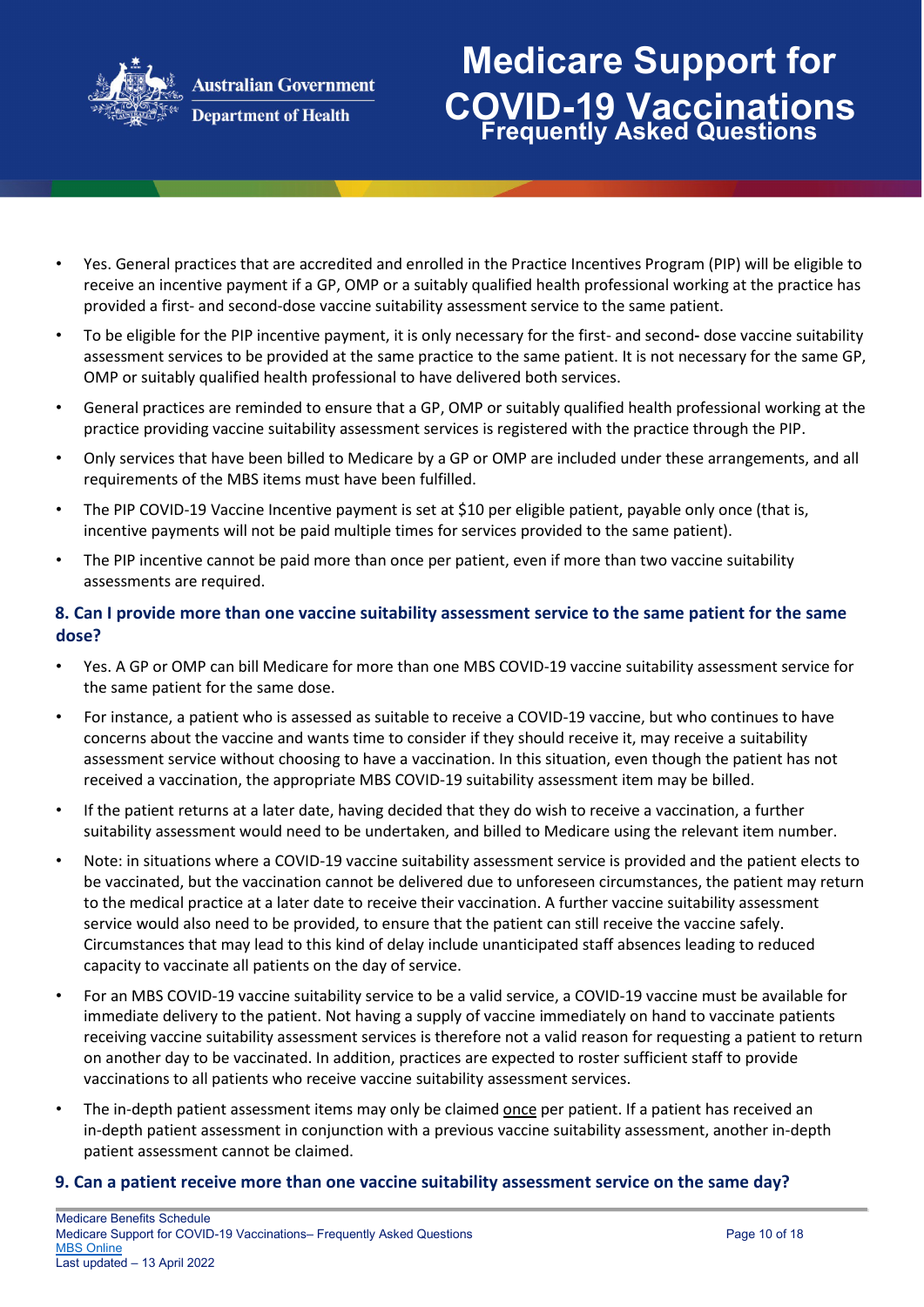

# **Medicare Support for COVID-19 Vaccinations Frequently Asked Questions**

- Minimum recommended intervals must be observed between doses of multiple-dose COVID-19 vaccines. Patients are therefore not expected to receive multiple vaccine suitability assessment services on the same day.
- However, in some very limited circumstances, a patient who has incorrectly been found unsuitable or who declined a vaccination may return to the general practice on the same day and receive another vaccine suitability assessment service.
- The clinical basis for exceptional circumstances of this kind must be recorded in the patient's notes.

### **10. What happens if a patient is assessed as being unsuitable or decides not to receive a COVID-19 vaccine?**

- If the vaccine suitability assessment has been completed, the appropriate MBS item(s) can be claimed.
- Where the patient returns at a later date, another assessment service would need to be undertaken to determine if the patient is now suitable for a COVID-19 vaccine. The appropriate vaccine suitability assessment MBS item would be billed for this service.
- The in-depth patient assessment items may only be claimed once per patient. If a patient has received an indepth patient assessment in conjunction with a previous vaccine suitability assessment, an additional in-depth patient assessment cannot be claimed.

### **11. Can a COVID-19 vaccine and flu vaccine be co-administered?**

- ATAGI has advised that a COVID-19 vaccination and an influenza vaccination can be administered at the same time. These services may now be provided during the same attendance.
- Note: while a medical practitioner is under no obligation to bulk-bill a patient receiving an influenza vaccination, a patient who also receives a COVID-19 booster vaccination as part of the same occasion of care must be bulkbilled for the MBS COVID-19 vaccine suitability assessment component of the overall service.
- Note: There are no MBS items for administering an influenza vaccine for and on behalf of a medical practitioner.

### **12. What are the record keeping and reporting requirements?**

- Whenever an MBS COVID-19 vaccine suitability assessment service is provided, it is essential that the general practice record the reasons for the patient's attendance and the outcomes of the consultation, including whether or not the patient received a COVID-19 vaccine.
- In order to substantiate a Medicare service, a patient or clinical record should be completed at the time a service is provided, or as soon as practicable afterwards. The record needs to:
	- clearly identify the name of the patient;
	- contain a separate entry for each attendance by the patient for the vaccination suitability assessment service and the date(s) on which the service was provided;
	- record the patient's consent to receive the vaccine;
	- provide clinical information adequate to explain the service;
	- be sufficiently comprehensible that another GP or OMP, relying on the record, can effectively undertake the patient's ongoing care as it relates to COVID-19 vaccinations.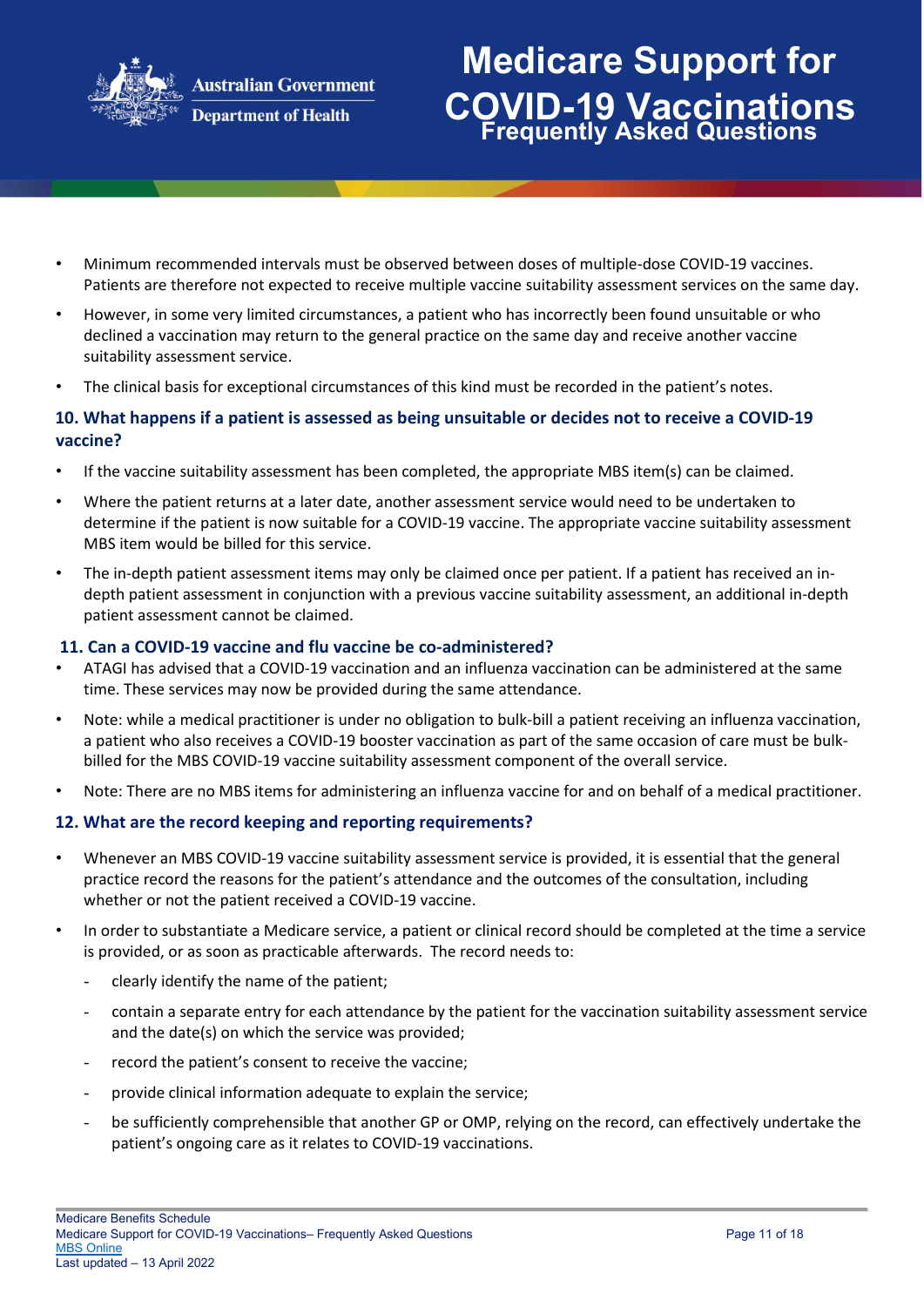

# **Medicare Support for COVID-19 Vaccinations Frequently Asked Questions**

- The vaccination status of a patient who has received a COVID-19 vaccine following a vaccination suitability assessment service must be updated on the Australian Immunisation Register portal within two (2) working days.
- Information about the requirements for updating patient information on the portal is available from the Australian Government Services Australia website at[:](https://www.servicesaustralia.gov.au/organisations/health-professionals/services/medicare/australian-immunisation-register-health-professionals/managing/help-using-air-online) [https://www.servicesaustralia.gov.au/organisations/healthprofessionals/services/medicare/australian](https://www.servicesaustralia.gov.au/organisations/health-professionals/services/medicare/australian-immunisation-register-health-professionals/managing/help-using-air-online)[immunisation-register-health-professionals/managing/help-usingair-online.](https://www.servicesaustralia.gov.au/organisations/health-professionals/services/medicare/australian-immunisation-register-health-professionals/managing/help-using-air-online)

### **13. Can I co-claim the COVID-19 vaccine support items with other general attendance items?**

- Yes, but only where this action is clinically indicated by the health needs of the patient.
- Note: where both a COVID-19 vaccine suitability assessment and administration of an influenza vaccine are undertaken relevant MBS items associated with the administration of the influenza vaccine may be co-claimed.
- The purpose of the COVID-19 vaccine suitability assessment services is to assess a patient's suitability for a vaccination.
- Where a patient attends a medical practice to address multiple clinical matters, one of which is a request for information and advice about COVID-19 vaccinations, it may be appropriate to address these matters in the course of a normal general attendance service.
- Where a patient attends a medical practice for a COVID-19 vaccination, there may be some circumstances where deferral of treatment for other clinical matters is not feasible or in the patient's best interests; these include clinical matters where treatment cannot be deferred or opportunistic treatment for other conditions.
- Depending on the seriousness of the clinical matters raised by the patient, it may be appropriate to encourage them to book a separate consultation.
- Patients must be informed if any other service that they receive on the same occasion will be bulk-billed or will be subject to a patient co-payment before the service is provided.
- Patients cannot be triaged or screened using existing MBS items before receiving a vaccine suitability assessment service.
- Standard MBS multiple same-day attendance rules apply to the COVID-19 vaccine suitability assessment services.
- Payment of benefits may be made for more than one attendance on a patient on the same day by the same GP/OMP, provided the subsequent attendances are not a continuation of the initial or earlier attendances. Examples of other GP/OMP services include but are not restricted to: a standard consultation for a different presenting problem; provision of time-tiered health assessment service; or completion or review of a chronic disease management plan.
- When seeking to co-claim for an unrelated attendance at the same time as a vaccine suitability assessment service, it is recommended that GPs/OMPs include a note stating that "The additional service [MBS item…] is clinically relevant but not related to the vaccine suitability assessment service [MBS item…]."
- Before an additional attendance is provided to the patient, the practice must obtain and document the patient's informed financial consent to ensure that they understand there is no cost associated with the suitability assessment and/or the administration of the COVID-19 vaccine.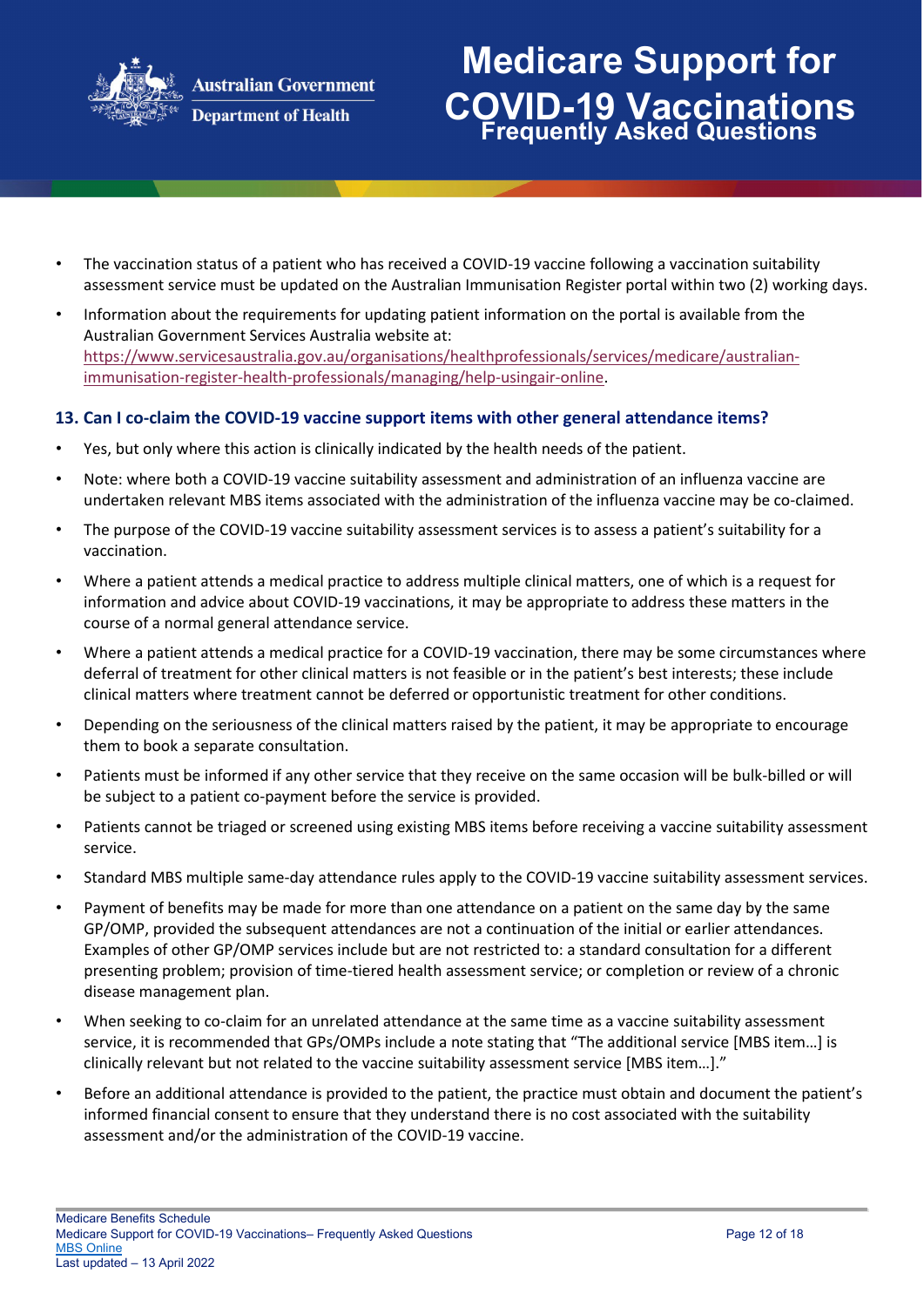

# **Medicare Support for COVID-19 Vaccinations Frequently Asked Questions**

### **13. What are the co-claiming restrictions for the COVID-19 vaccine support items?**

| 93624, 93625, 93626,<br>90005<br>10990, 10991, 10992,<br>10660, 10661<br>75855, 75856, 75857, 75858<br>93627, 93634, 93635,<br>93636, 93637<br>10988 |
|------------------------------------------------------------------------------------------------------------------------------------------------------|
|                                                                                                                                                      |
|                                                                                                                                                      |
|                                                                                                                                                      |
| 10990, 10991, 10992,<br>93644, 93645, 93646,<br>90005                                                                                                |
| 93647, 93653, 93654,<br>10660, 10661<br>75855, 75856, 75857, 75858                                                                                   |
| 93666*<br>93655, 93656<br>10988                                                                                                                      |
| 93660, 93661<br>90005<br>10990, 10991, 10992,                                                                                                        |
| 75855, 75856, 75857, 75858                                                                                                                           |
| 10988                                                                                                                                                |
| 10660, 10661                                                                                                                                         |
| 93666                                                                                                                                                |
| 90005<br>93624, 93625, 93626, 93627,<br>10660, 10661<br>10990, 10991, 10992,                                                                         |
| 93666<br>93634, 93635, 93636, 93637,<br>75855, 75856, 75857, 75858                                                                                   |
| 93644, 93645, 93646, 93647,                                                                                                                          |
| 93653, 93654, 93655, 93656,                                                                                                                          |
| 93660, 93661                                                                                                                                         |
| 10660<br>93624, 93625, 93634, 93635,<br>90005<br>10990, 10991, 10992,                                                                                |
| 93644, 93645, 93653, 93654<br>75855, 75856, 75857, 75858                                                                                             |
| 93660, 93661                                                                                                                                         |
| 10661<br>90005<br>10990, 10991, 10992,<br>93626, 93627, 93636, 93637,                                                                                |
| 93646, 93647, 93655, 93656<br>75855, 75856, 75857, 75858                                                                                             |
| 93660, 93661                                                                                                                                         |
| 93666*<br>10660, 10661<br>93644, 93645, 93646, 93647,<br>10990, 10991, 10992,                                                                        |
| 75855, 75856, 75857, 75858<br>93653, 93654, 93655, 93656                                                                                             |
| 93660, 93661                                                                                                                                         |

**Table 2 – Restrictions for co-claiming the MBS COVID-19 Vaccine Support Items**

\*93666 can only be co-claimed for booster doses

**Key**

| <b>MBS</b> Item                          | <b>Service</b>                                                   |
|------------------------------------------|------------------------------------------------------------------|
| 93624, 93625, 93626, 93627, 93634,       | Vaccine suitability assessment                                   |
| 93635, 93636, 93637, 93644, 93645,       |                                                                  |
| 93646, 93647, 93653, 93654, 93655, 93656 |                                                                  |
| 93660, 93661                             | Vaccine suitability assessment provided by a health professional |
| 90005                                    | Vaccine suitability assessment flag-fall                         |
| 10660, 10661                             | In-depth patient assessment                                      |
| 93666                                    | Vaccine suitability assessment booster incentive                 |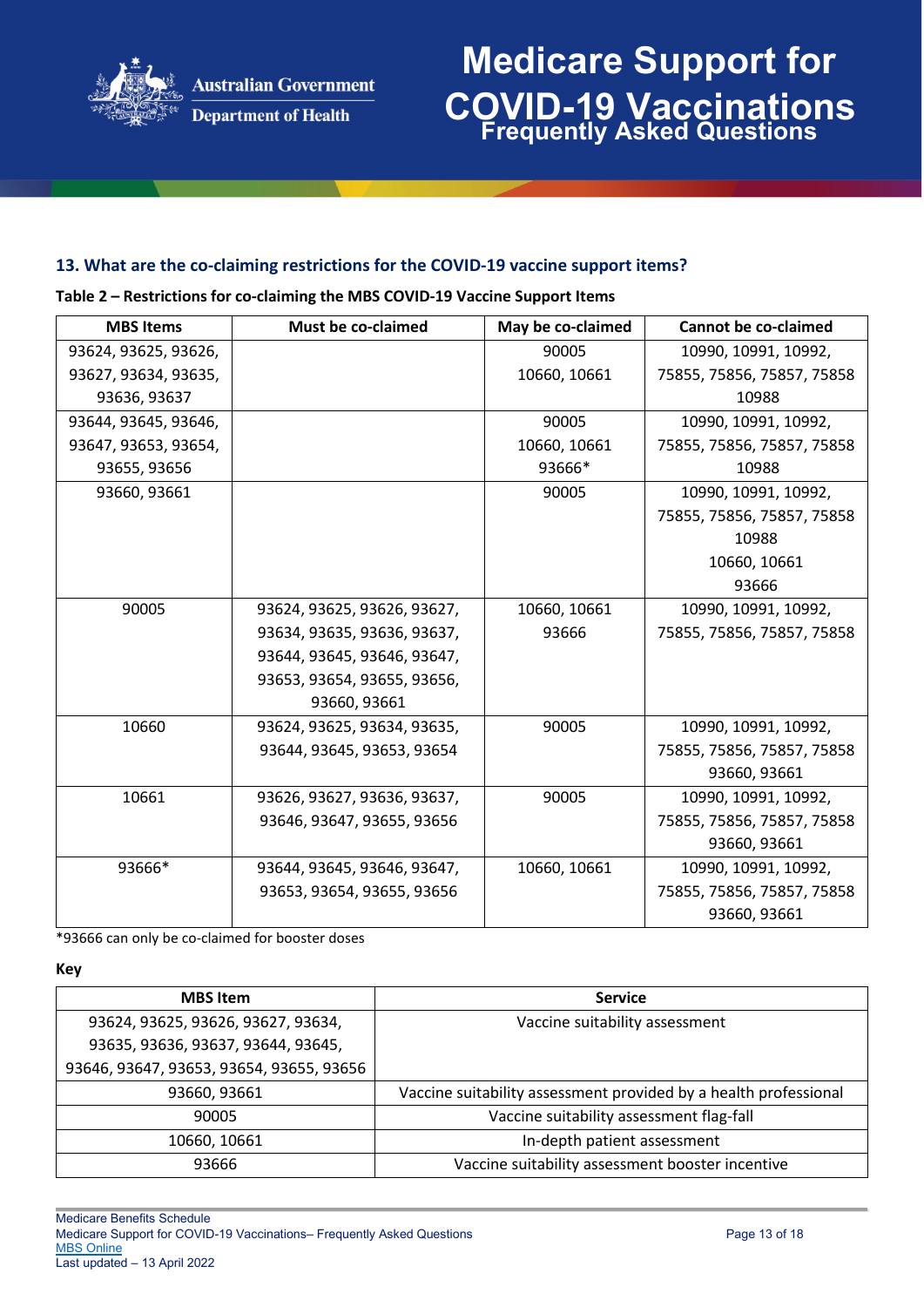

# **Medicare Support for COVID-19 Vaccinations Frequently Asked Questions**

- **Department of Health**
- In addition, MBS item 10997 (for monitoring and support for a person with a chronic disease by a practice nurse or Aboriginal and Torres Strait Islander health practitioner) must not be co-claimed for any purpose associated with the provision of a suitability assessment or subsequent vaccination. It may only be billed for a service that is required to manage the patient's existing chronic medical condition.
- No additional MBS attendance item(s) can be used to bill Medicare for the time spent administering a vaccine following a suitability assessment service.

### **15. Are there any exceptions to the co-claiming rules?**

- In almost all cases, co-claiming will only be permitted where another GP or OMP service is provided that is unrelated to the vaccine assessment item. However, where a patient suffers a significant adverse reaction to a COVID-19 vaccine, the GP or OMP is permitted to provide another MBS-rebateable service in order to provide appropriate treatment.
- Note: where both a COVID-19 vaccine suitability assessment and administration of an influenza vaccine are undertaken relevant MBS items associated with the administration of the influenza vaccine may be co-claimed.
- To avoid doubt, the vaccine assessment item cannot be linked to or be contingent on the patient (Medicare eligible or Medicare ineligible) receiving the unrelated service.
- A significant adverse reaction includes, but is not limited to systemic reactions such as syncopal episodes and severe allergic reactions, such as anaphylaxis. Severe adverse reactions are expected to be rare.
- A significant adverse reaction may also include a strong, adverse mental/emotional reaction to the vaccination.
- Where a patient suffers a significant adverse reaction, the medical practitioner may provide treatment under an appropriate MBS item. In most cases, it is anticipated that treatment will be provided using the standard MBS general attendance items, but specific treatment items may also be used in line with the GP's or OMP's clinical assessment of the patient's condition.
- The GP or OMP who undertakes or supervises the vaccine suitability assessment service and delivery of a subsequent vaccination is responsible for providing treatment to a patient who experiences a significant adverse reaction. While a suitably qualified health practitioner may assist, the GP or OMP must attend the patient in person and retains clinical responsibility for any treatment provided.
- Services provided to a patient suffering a significant adverse reaction should be bulk-billed.
- Whenever a GP or OMP treats a patient for a significant adverse reaction to a COVID-19 vaccine, this information should be provided to the Therapeutic Goods Administration (TGA) by the treating GP/OMP and recorded in the patient's notes. Health professionals are reminded that it is a requirement under public health legislation in some states and territories to notify adverse events following immunisation to their state or territory health department.
- Note: A service provided to a patient who returns to either their usual practice or the medical practice where the vaccination was provided after more than 24 hours (i.e. not on the same day) due to concern that they are experiencing an adverse reaction to the vaccination, is not subject to the MBS multiple same-day attendance rule. In this situation, the GP or OMP would attend and treat the patient using the appropriate MBS item. The GP or OMP is still expected to inform the TGA of the patient's reaction and record the information in the patient's notes.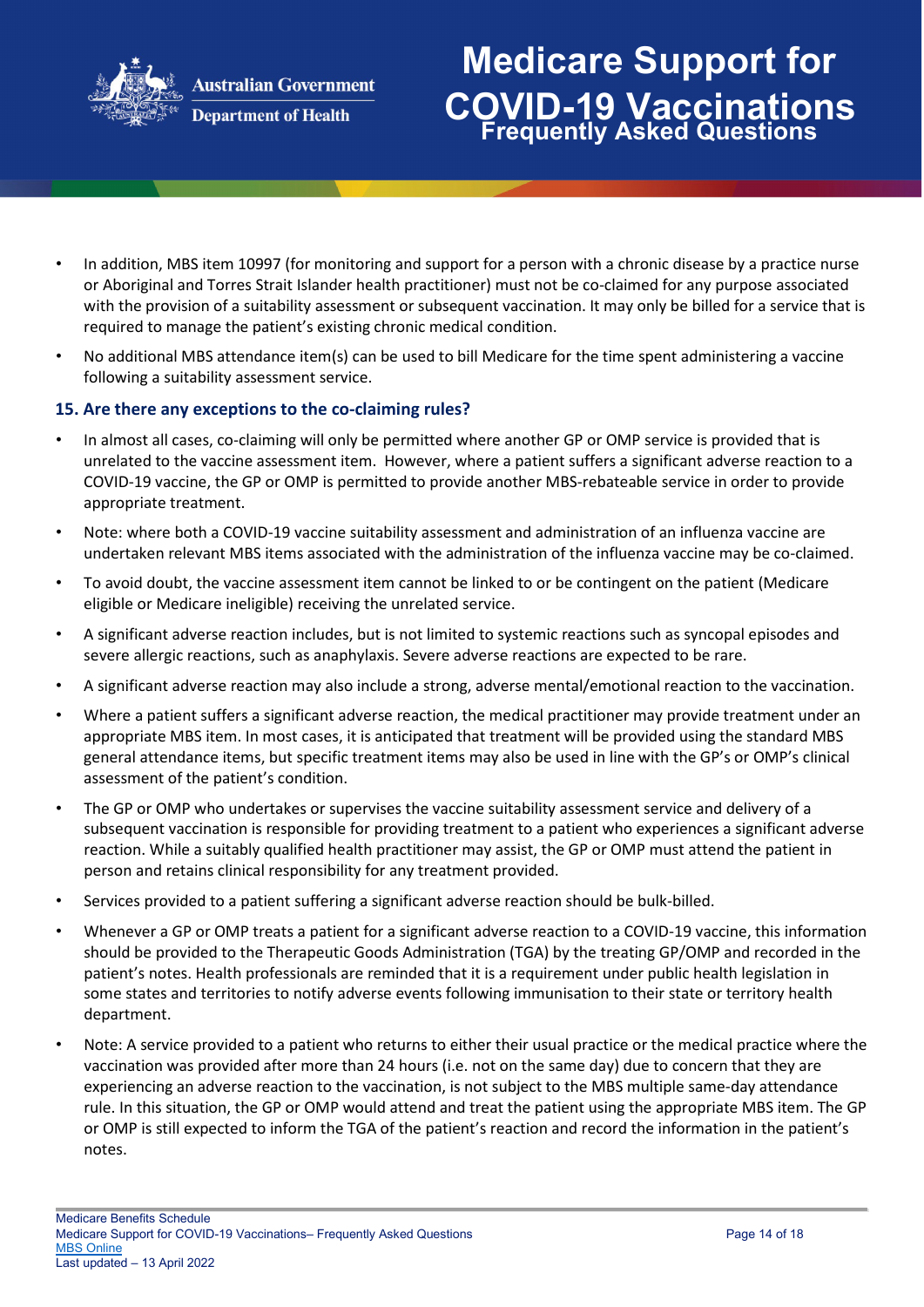

#### **16. Are the COVID-19 vaccine support items included under the 80/20 rule?**

• No, the new vaccine support items are not included in the range of MBS items that count toward the proscribed pattern of service threshold (the 80/20 rule).

#### **17. How do Medicare ineligible patients access COVID-19 vaccines?**

- The vaccine will be available free of charge to everyone within Australia regardless of Medicare or visa status. This includes refugees, asylum seekers, temporary protection visa holders, bridging visas and those whose visas have been cancelled.
- Non-citizens who have overstayed their visas can also access the COVID-19 vaccines for free.
- Individuals who do not have a Medicare card can access free vaccinations at:
	- o Commonwealth Vaccination Clinics
	- o State or territory vaccination clinics
	- o Community Pharmacies.
- General practice providers can supply COVID-19 vaccines to individuals who do not have a Medicare card, but cannot bill for this service (Medicare or otherwise). The vaccine will be delivered free of charge. Individuals without Medicare cards can contact their usual practice to check if it is providing vaccinations for individuals without Medicare cards.

#### **18. Are there limitations on the services?**

- The MBS COVID-19 vaccine support items only apply to a professional attendance where a dose of COVID-19 vaccine is immediately available for administration to the patient who will receive the suitability assessment at the practice location.
- Note: it is a requirement that the vaccine be available for all patients who will receive a vaccine suitability assessment service, regardless of the outcome of the assessment.
- A service using the COVID-19 vaccine support items cannot be provided as part of an episode of hospital treatment or hospital-substitute treatment.

#### **19. How will the changes be monitored and reviewed?**

- The Department of Health will monitor the use of the MBS COVID-19 vaccine support items.
- Any use of the items that does not seem to be in accordance with relevant Medicare guidelines, the COVID-19 vaccine program and legislation will be actioned appropriately.

#### **20. What is the legislative basis for the items?**

• The MBS vaccine suitability assessment items are established under *Health Insurance (Section 3C General Medical Services – General Practice Attendance for Assessing Patient Suitability for a COVID-19 Vaccine) Determination 2021*, which is available from the Federal Register of Legislation website at <https://www.legislation.gov.au/>

#### **21. Where can I find more information?**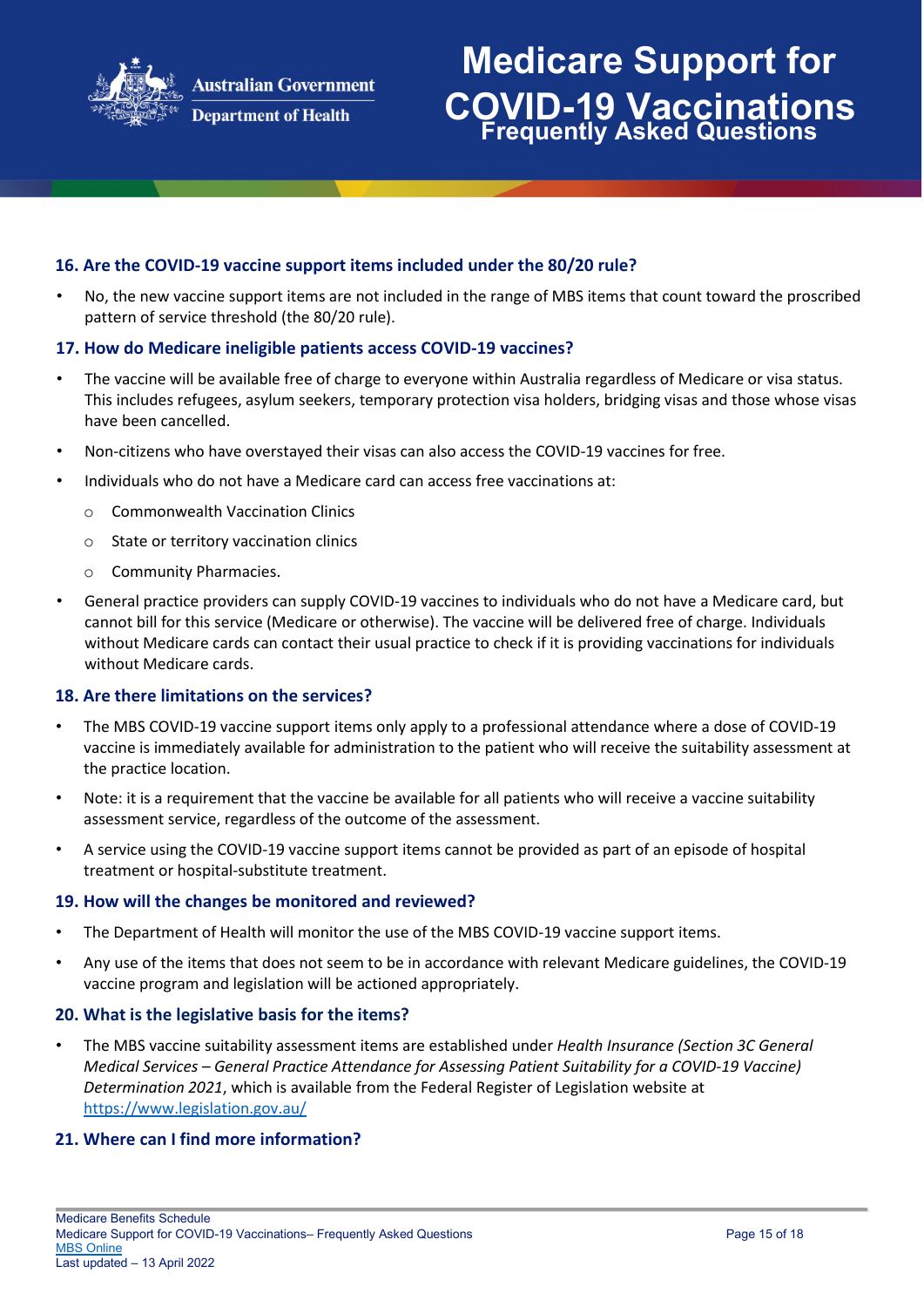

# **Medicare Support for COVID-19 Vaccinations Frequently Asked Questions**

- The MBS COVID-19 vaccine suitability assessment items, including item descriptors and explanatory note, are available from MBS Online at [http://www.mbsonline.gov.au/internet/mbsonline/publishing.nsf/Content/Home,](http://www.mbsonline.gov.au/internet/mbsonline/publishing.nsf/Content/Home) by searching for "COVID-19 vaccine suitability assessment".
- You can also subscribe to future MBS updates by visiting MBS Online and clicking 'Subscribe'.
- COVID-19 National Health Plan resources for the general public, medical and health professionals, and industry are available from the Australian Government Department of Health website at <https://www.health.gov.au/resources/collections/coronavirus-covid-19-national-health-plan-resources>
- The Department of Health provides an email advice service for providers seeking advice on interpretation of the MBS items and rules and the Health Insurance Act and associated regulations. If you have a query relating exclusively to interpretation of the Schedule, you should email askMBS@health.gov.au.
- Subscribe to 'News for Health Professionals' on the Services Australia website to receive regular news highlights at [https://www.servicesaustralia.gov.au/organisations/health-professionals/news/all.](https://www.servicesaustralia.gov.au/organisations/health-professionals/news/all)
- If you are seeking advice in relation to Medicare billing, claiming, payments, or obtaining a provider number, please go to the Health Professionals page on the Services Australia website at <https://www.servicesaustralia.gov.au/organisations/health-professionals> [o](https://www.servicesaustralia.gov.au/organisations/health-professionals)r contact Services Australia on the Provider Enquiry Line – **13 21 50**.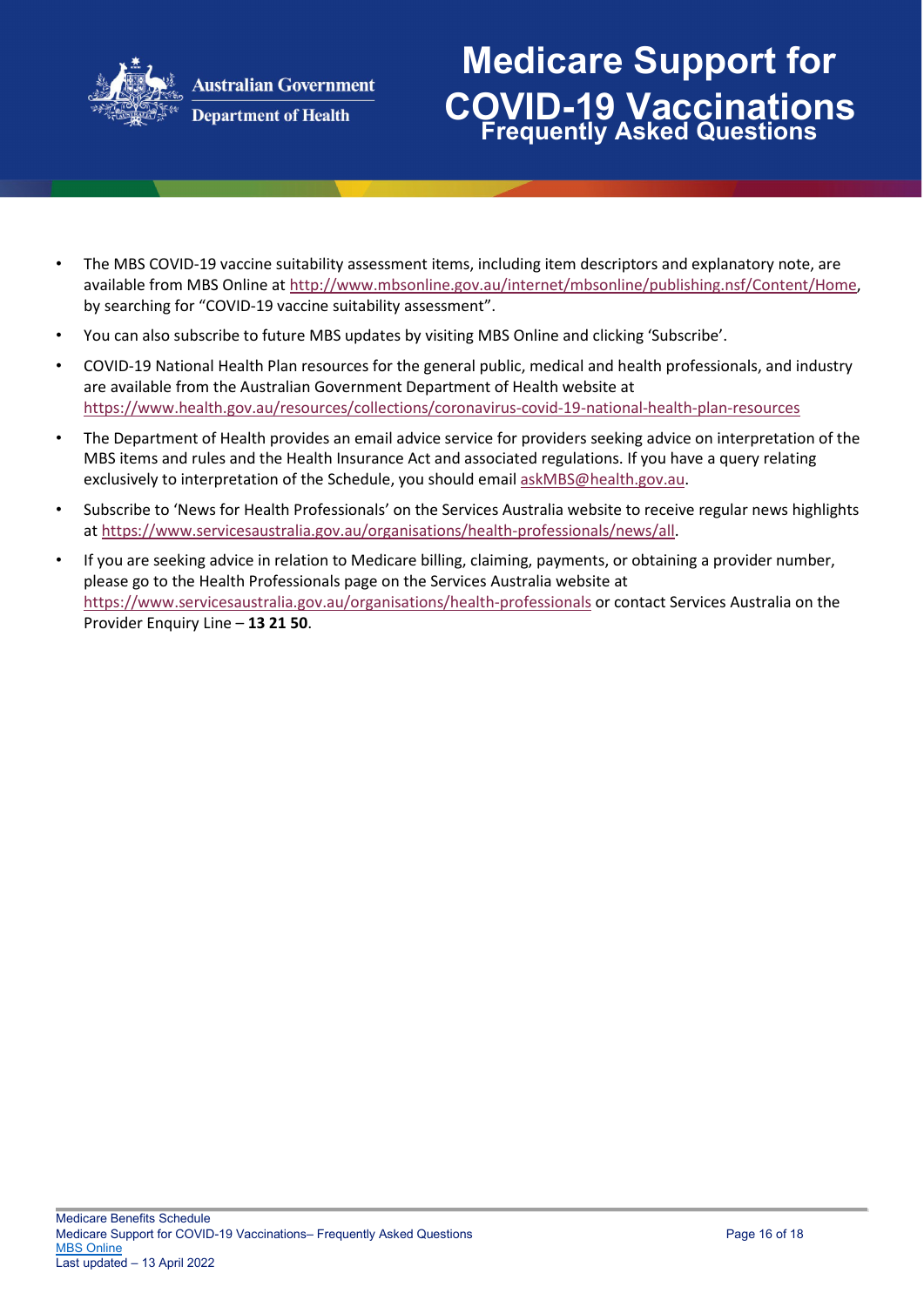

## **Medicare Support for COVID-19 Vaccinations Frequently Asked Questions**

### Attachment 1

| <b>MBS Item Number</b> | GP/OMP                                                               | Dose and Time Period                                 | <b>Modified Monash Area</b> |
|------------------------|----------------------------------------------------------------------|------------------------------------------------------|-----------------------------|
| 93624                  | GP                                                                   | First-dose - Business Hours                          | $\mathbf{1}$                |
| 93625                  | GP                                                                   |                                                      | $2$ to $7$                  |
| 93626                  | OMP                                                                  |                                                      | $\mathbf{1}$                |
| 93627                  | OMP                                                                  |                                                      | $2$ to $7$                  |
| 93634                  | GP                                                                   | First-dose - After-hours                             | $\mathbf 1$                 |
| 93635                  | GP                                                                   |                                                      | $2$ to $7$                  |
| 93636                  | OMP                                                                  |                                                      | $\mathbf 1$                 |
| 93637                  | OMP                                                                  |                                                      | $2$ to $7$                  |
| 93644                  | GP                                                                   | Second or subsequent dose -<br><b>Business Hours</b> | $\mathbf{1}$                |
| 93645                  | GP                                                                   |                                                      | $2$ to $7$                  |
| 93646                  | OMP                                                                  |                                                      | $\mathbf{1}$                |
| 93647                  | OMP                                                                  |                                                      | $2$ to $7$                  |
| 93653                  | GP                                                                   | Second or subsequent dose -<br>After-hours           | $\mathbf{1}$                |
| 93654                  | GP                                                                   |                                                      | $2$ to $7$                  |
| 93655                  | OMP                                                                  |                                                      | $\mathbf{1}$                |
| 93656                  | <b>OMP</b>                                                           |                                                      | $2$ to $7$                  |
| 93660                  | Suitably qualified health<br>professional on behalf of<br>the GP/OMP | Off-Site Remote Supervision                          | 1                           |
| 93661                  | Suitably qualified health<br>professional on behalf of<br>the GP/OMP | Off-Site Remote Supervision                          | $2 - 7$                     |
| 93666                  | GP/OMP                                                               | Vaccine Booster Incentive                            | All locations               |
| 10660                  | GP                                                                   | In-Depth Patient Assessment                          | All locations               |
| 10661                  | OMP                                                                  | In-Depth Patient Assessment                          | All locations               |